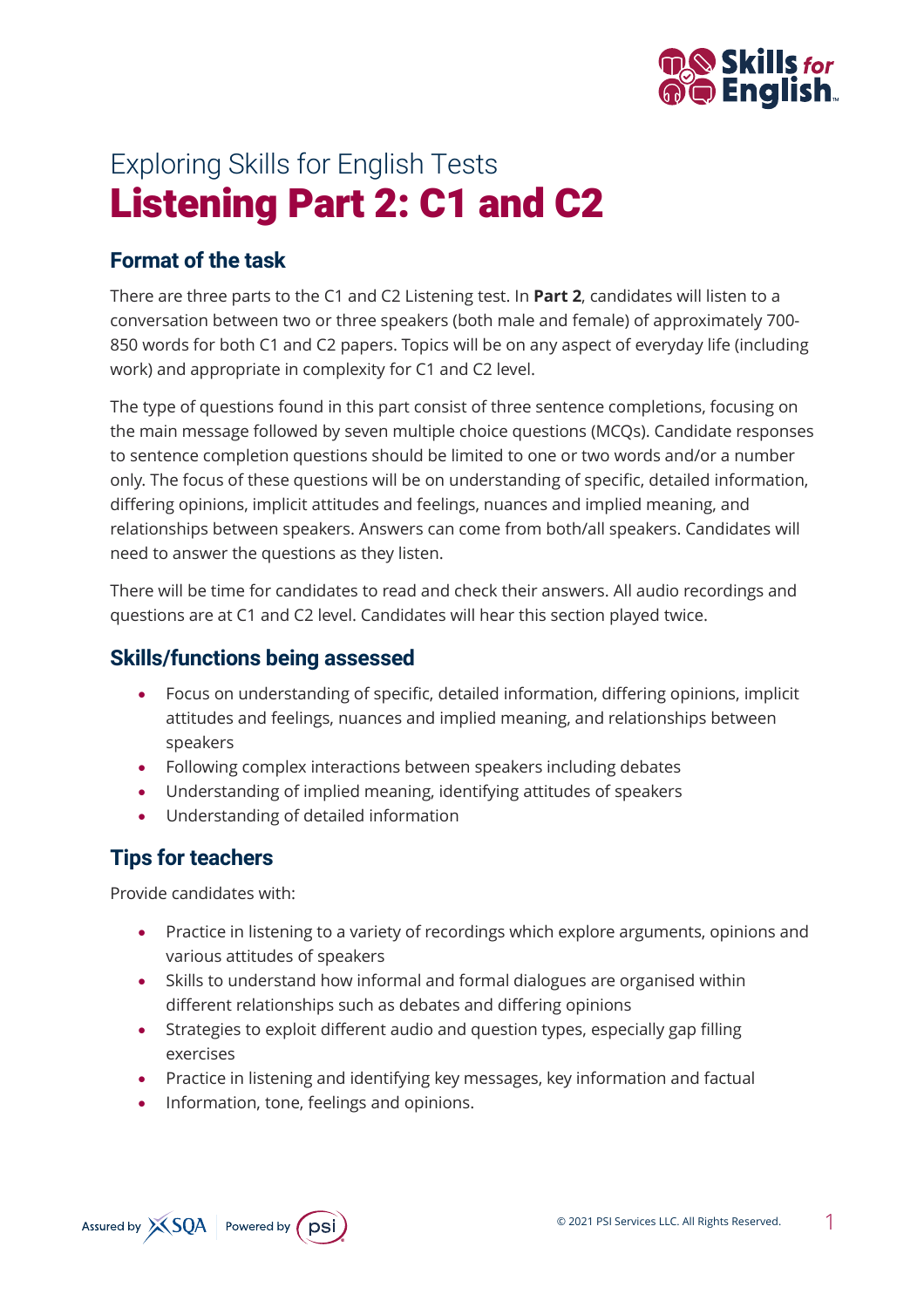

#### **Tips for learners**

- In preparation, listen to as many audio recordings in English as you can from a variety of sources
- Read the questions carefully before listening, noting key words and their position in the recordings
- Use the second listening to check your answers as some answers will be inferred
- Practise using cues in the text to help you identify meanings of words/phrases you don't know.
- Practice exercises where there are gaps to identify the relevant information, ideas and opinions
- Prepare by using the online Skills for English (SfE) practice tests

## **Sample C1/C2 Listening Part 2 Task**

This is a short example extract from the type of recording and questions a candidate may encounter in Part 2.

(I = Interviewer (woman), Anthony Jones (AJ) = running coach (man))

In this part you will often hear a "directed interview" between an interviewer and an expert. You will hear a beep each time to tell you that the recording is about to start.

|                                                                                |              | Today, I have Anthony Jones with us, a running coach, to explain his latest book<br>on long distance running. Hello Anthony. Tell me, where does your interest in<br>running stem from?                                                         |                              |    |                                                                                 |  |                                                                            |
|--------------------------------------------------------------------------------|--------------|-------------------------------------------------------------------------------------------------------------------------------------------------------------------------------------------------------------------------------------------------|------------------------------|----|---------------------------------------------------------------------------------|--|----------------------------------------------------------------------------|
|                                                                                | $\mathsf{A}$ | Well Mary, I have been running competitively for over 30 years now. As a kid I<br>was introduced to the sport by my father, and I went on to study sport at                                                                                     |                              |    |                                                                                 |  |                                                                            |
|                                                                                |              | university - so it has been part of my daily and professional life. I have also been<br>a coach for 20 years and have seen the <b>evolution</b> of training which has                                                                           |                              | Q1 |                                                                                 |  |                                                                            |
|                                                                                |              | changed fundamentally due to changes in both Sports Science and in nutrition -                                                                                                                                                                  |                              |    |                                                                                 |  |                                                                            |
|                                                                                |              | which is why I wrote the book.                                                                                                                                                                                                                  | Do not always listen         |    |                                                                                 |  |                                                                            |
|                                                                                |              | What would you say is the key message in the book?                                                                                                                                                                                              | for exact phrase<br>matches. |    |                                                                                 |  |                                                                            |
|                                                                                | $\mathsf{A}$ | Well, it's called Running Free and basically, it's a radical departure from what                                                                                                                                                                |                              |    |                                                                                 |  |                                                                            |
| Questions<br>always run in<br>the order that<br>you hear them<br>in the audio. |              | runners would normally incorporate into their, let's say traditional, training                                                                                                                                                                  |                              |    |                                                                                 |  |                                                                            |
|                                                                                |              | programmes. Most runners, like myself, normally use each session to push the<br>body to its limit. What I'm trying to encourage with this new approach to<br>running, is the exact opposite to what most athletes instinctively do, which is to |                              |    |                                                                                 |  |                                                                            |
|                                                                                |              |                                                                                                                                                                                                                                                 |                              |    | train hard for the majority of sessions. I want them to go much slower, so that |  |                                                                            |
|                                                                                |              |                                                                                                                                                                                                                                                 |                              |    |                                                                                 |  | by localising the intensity of training there will be more opportunity for |

the you